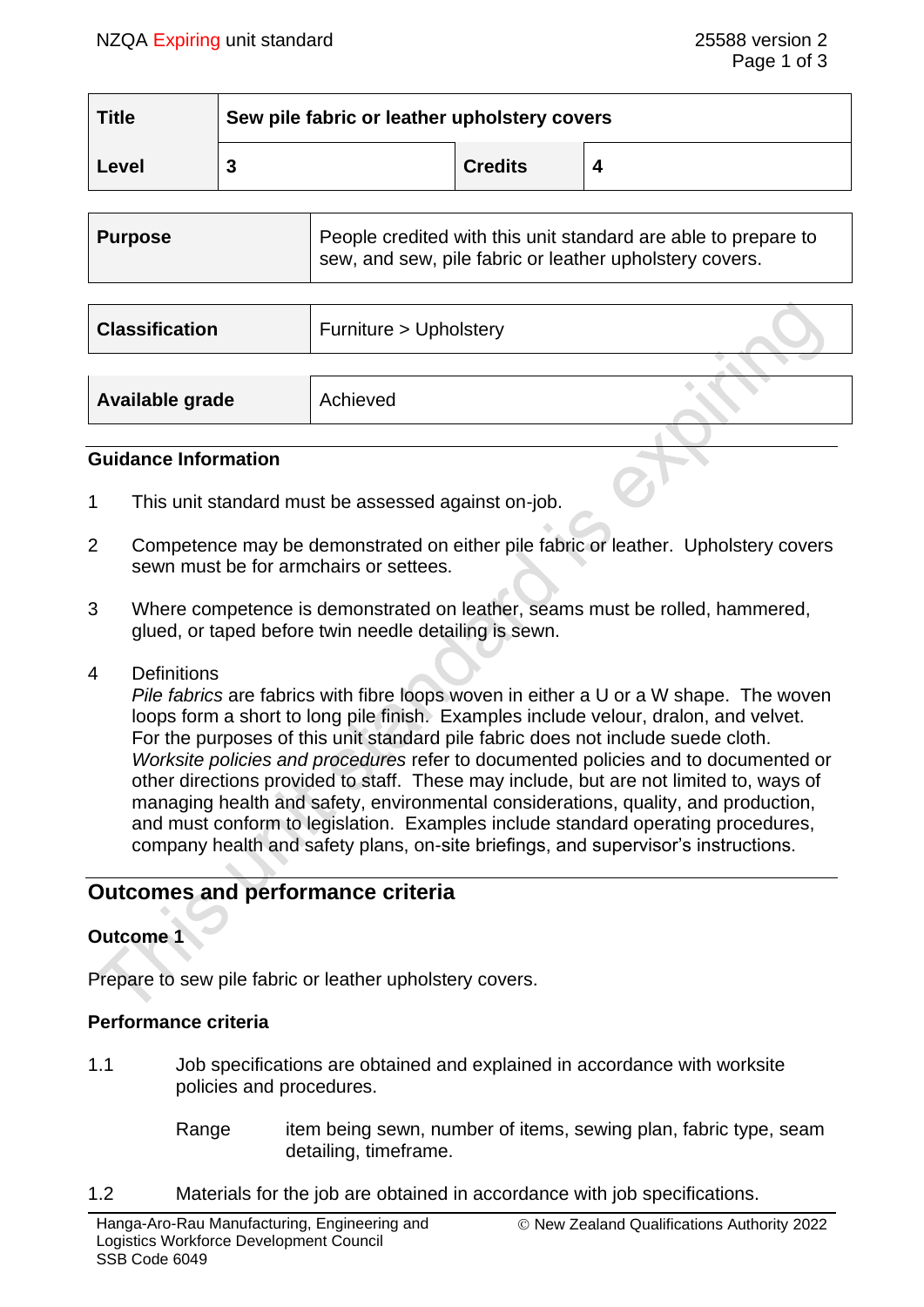1.3 Machine is prepared in accordance with job specifications.

Range threaded, feet, needle.

1.4 Seam is sewn and stitch size and tensions are checked and adjusted in accordance with worksite policies and procedures.

### **Outcome 2**

Sew pile fabric or leather upholstery covers.

#### **Performance criteria**

- 2.1 Panels are sewn together and stitch size and tensions are checked and adjusted in accordance with worksite policies and procedures and job specifications.
	- Range checkpoints matched, no walking of fabric, even selvedge, correct pile direction, no puckering.
- 2.2 Seam detailing is sewn in accordance with job specifications.
- 2.3 Beginning and end of seams are back tacked in accordance with worksite policies and procedures and job specifications.
- 2.4 Upholstery covers are completed within the specified time.
- 2.5 Materials and work area are left clean, clear, and safe in accordance with worksite policies and procedures.

| <b>Replacement information</b> | This unit standard was replaced by unit standard 32296,<br>unit standard 32297 and unit standard 32427.                   |  |
|--------------------------------|---------------------------------------------------------------------------------------------------------------------------|--|
|                                | This unit standard, unit standard 25585, unit standard<br>25586, and unit standard 25587 replaced unit standard<br>14362. |  |

#### **This unit standard is expiring. Assessment against the standard must take place by the last date for assessment set out below.**

### **Status information and last date for assessment for superseded versions**

| <b>Process</b> | <b>Version</b> | <b>Date</b>   | <b>Last Date for Assessment</b> |
|----------------|----------------|---------------|---------------------------------|
| Registration   |                | 19 June 2009  | 31 December 2023                |
| Review         | ◠              | 24 March 2022 | 31 December 2023                |